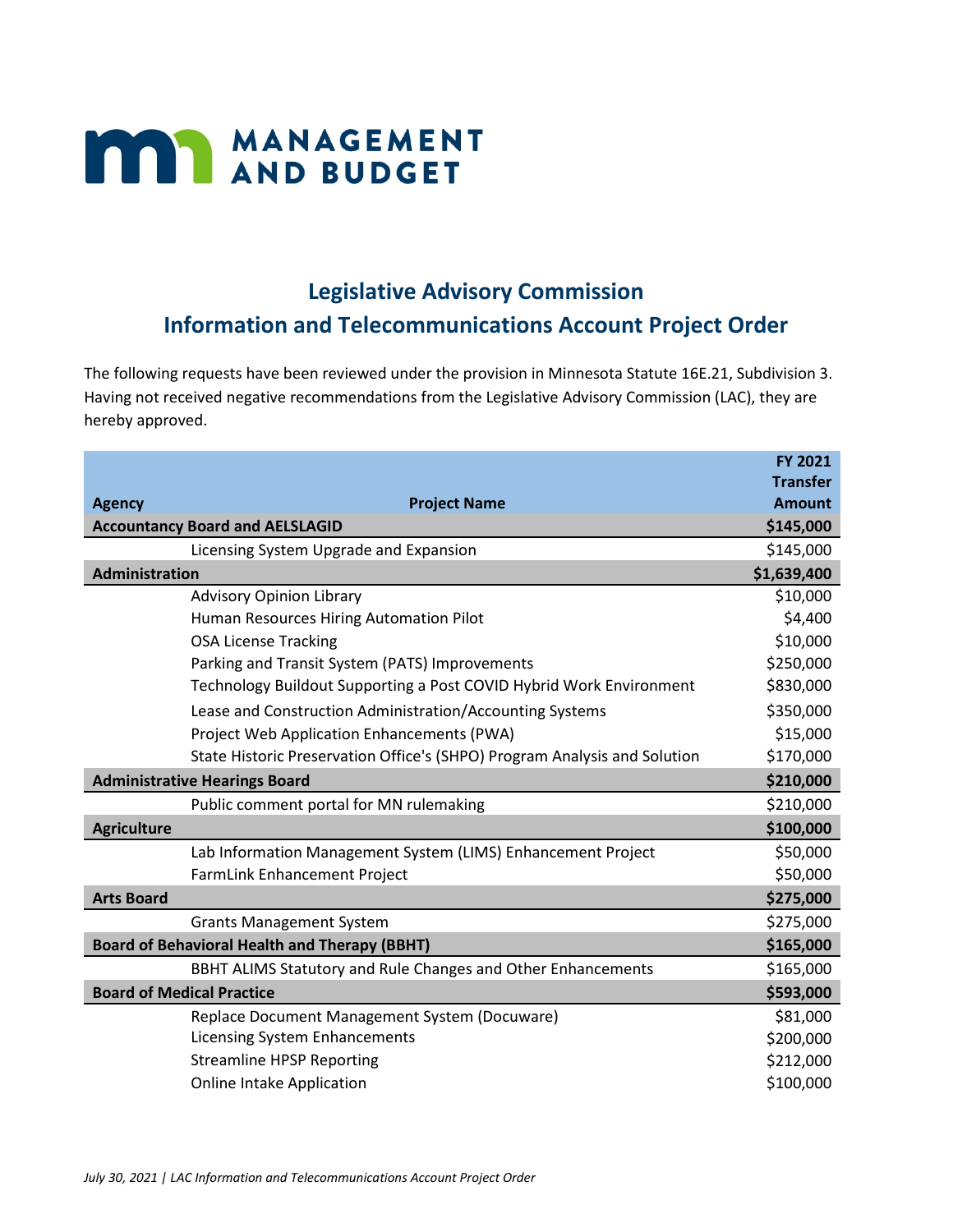| <b>Bureau of Mediation Services</b>                                           |              |
|-------------------------------------------------------------------------------|--------------|
| <b>Caseload Functionaly Enhancements</b>                                      | \$325,000    |
| Boards of Physical Therapy, Behavioral Health & Therapy, Long-Term Services & |              |
| <b>Supports</b>                                                               | \$329,593    |
| ALIMS Correspondence Management Enhancement                                   | \$225,000    |
| <b>Health Licensing Boards Relocation</b>                                     | \$104,593    |
| <b>Chiropractic Examiners Board</b>                                           | \$20,000     |
| Licensing and Disciplinary App Enhancement                                    | \$20,000     |
| <b>Commerce</b>                                                               | \$725,000    |
| Commerce Website for MN citizens                                              | \$125,000    |
| IT Modernization Strategic Planning                                           | \$200,000    |
| eApps Modernization                                                           | \$400,000    |
| <b>Corrections</b>                                                            | \$14,000,000 |
| <b>Application Modernization</b>                                              | \$14,000,000 |
| <b>Disability Council</b>                                                     | \$43,000     |
| Conference room network and AV build-out                                      | \$30,000     |
| Network installation at new lease site                                        | \$13,000     |
| <b>Education</b>                                                              | \$1,428,000  |
| Board of School Administrators (BOSA) System Updates                          | \$130,000    |
| Early Learning Data Infrastructure                                            | \$298,000    |
| Early Learning Scholarship Administration System (ELSA) Enhancements for      | \$300,000    |
| <b>Funding Flexibility</b>                                                    |              |
| MDE Hybrid Working IT Needs                                                   | \$300,000    |
| <b>School Finance Data Collection Automation</b>                              | \$400,000    |
| <b>Employment and Economic Development</b>                                    |              |
| Strategic Business Initiative - Phase 2                                       | \$752,000    |
| <b>Health Department</b>                                                      | \$5,240,000  |
| <b>Birth Defects Reporting Interoperability</b>                               | \$300,000    |
| Health Economics Program Database Upgrades                                    | \$400,000    |
| Health Economics Program Data Systems and Security                            | \$100,000    |
| Trauma Hospital Designation/Health Care Homes Certification Application       | \$209,000    |
| Data Upload Enhancement                                                       |              |
| Perceptive Content Rollout                                                    | \$500,000    |
| Assisted Living Licensure Online Application Portal                           | \$200,000    |
| Data Analysis & Reporting Website                                             | \$400,000    |
| E-Licensing                                                                   | \$704,000    |
| <b>Workload Planning and Management</b>                                       | \$250,000    |
| Office of Medical Cannabis Registry 2.0                                       | \$1,123,000  |
| Public Health Laboratory Instrument Network Modernization                     | \$600,000    |
| Provider Network Advocacy                                                     | \$454,000    |
| <b>Human Rights Department</b>                                                |              |
| <b>OnBase Enhancements</b>                                                    | \$150,000    |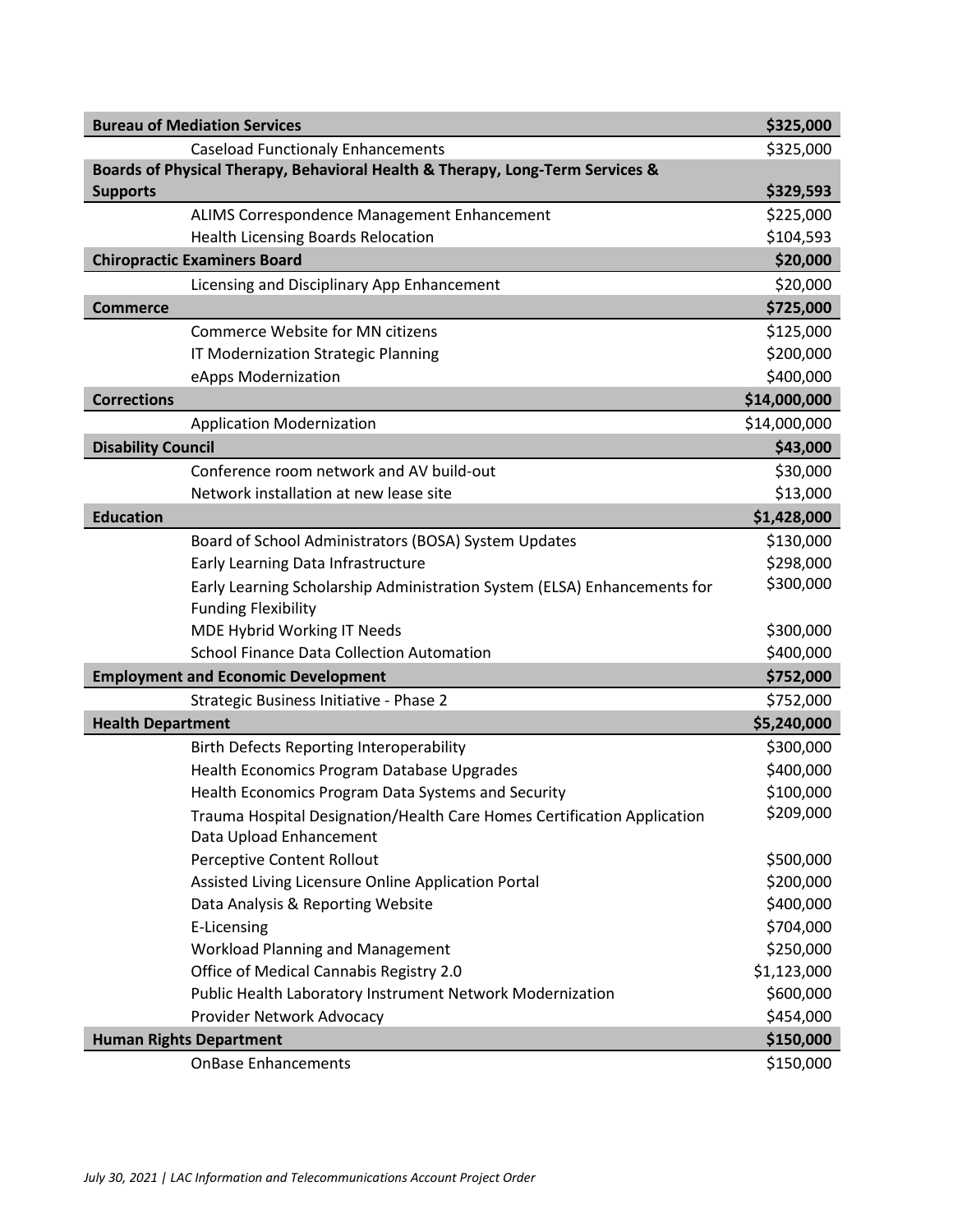| <b>Judicial Branch</b>                                        | \$2,010,000 |
|---------------------------------------------------------------|-------------|
| Digital Exhibit Management System                             | \$1,510,000 |
| Courts Resiliency Project Phase 3A                            | \$500,000   |
| <b>MNIT Services</b>                                          | \$2,225,000 |
| <b>Cybersecurity Enhancements</b>                             | \$1,725,000 |
| MNIT Office of Transformation and Strategy Agency Technology  | \$500,000   |
| Modernization and Roadmapping                                 |             |
| <b>Management and Budget</b>                                  | \$500,000   |
| <b>MMB Enterprise Systems</b>                                 | \$500,000   |
| <b>Natural Resources</b>                                      | \$4,006,000 |
| State Park Interpretive Program system                        | \$100,000   |
| <b>State Park Campground Host Signups</b>                     | \$150,000   |
| Electronic License System (ELS) Project                       | \$440,000   |
| <b>Karst Features Application</b>                             | \$79,000    |
| <b>MPARS for Aeration Permits - Public Side</b>               | \$200,000   |
| NextGen Forestry Management System                            | \$1,500,000 |
| Park Reservation/Point of Sale System RFP/Implementation      | \$600,000   |
| <b>State Park Internet Modernization</b>                      | \$100,000   |
| State Park Utility Data System                                | \$200,000   |
| <b>Trail Condition and Closure reporting</b>                  | \$100,000   |
| Wildlife and Aquatic Habitat Management Application (WAHMA)   | \$537,000   |
| <b>Nursing Board</b>                                          | \$435,000   |
| MBN Automated Licensure Information Management System (ALIMS) | \$435,000   |
| <b>Office of Higher Education</b>                             | \$838,000   |
| OHE Public Web platform                                       | \$338,000   |
| P20W Infrastructure and training update                       | \$500,000   |
| <b>Ombudsperson for Families</b>                              | \$60,000    |
| <b>OBFF Case Management Implementation</b>                    | \$60,000    |
| <b>POST</b>                                                   |             |
| <b>Board</b>                                                  | \$175,000   |
| POST Complaint and Training Database                          | \$175,000   |
| <b>Professional Educator Licensing and Standards</b>          | \$298,000   |
| <b>Educators Online Licensing System</b>                      | \$298,000   |
| <b>Revenue Department</b>                                     | \$2,925,000 |
| Document Scanner Replacement Project                          | \$925,000   |
| Virtual Customer Service for Walk-ins                         | \$1,500,000 |
| <b>M1PR</b> for Renters                                       | \$500,000   |
| <b>Tax Court</b>                                              | \$250,000   |
| C-Track                                                       | \$250,000   |
| <b>Transportation</b>                                         | \$700,000   |
| Aircraft Registration System                                  | \$700,000   |